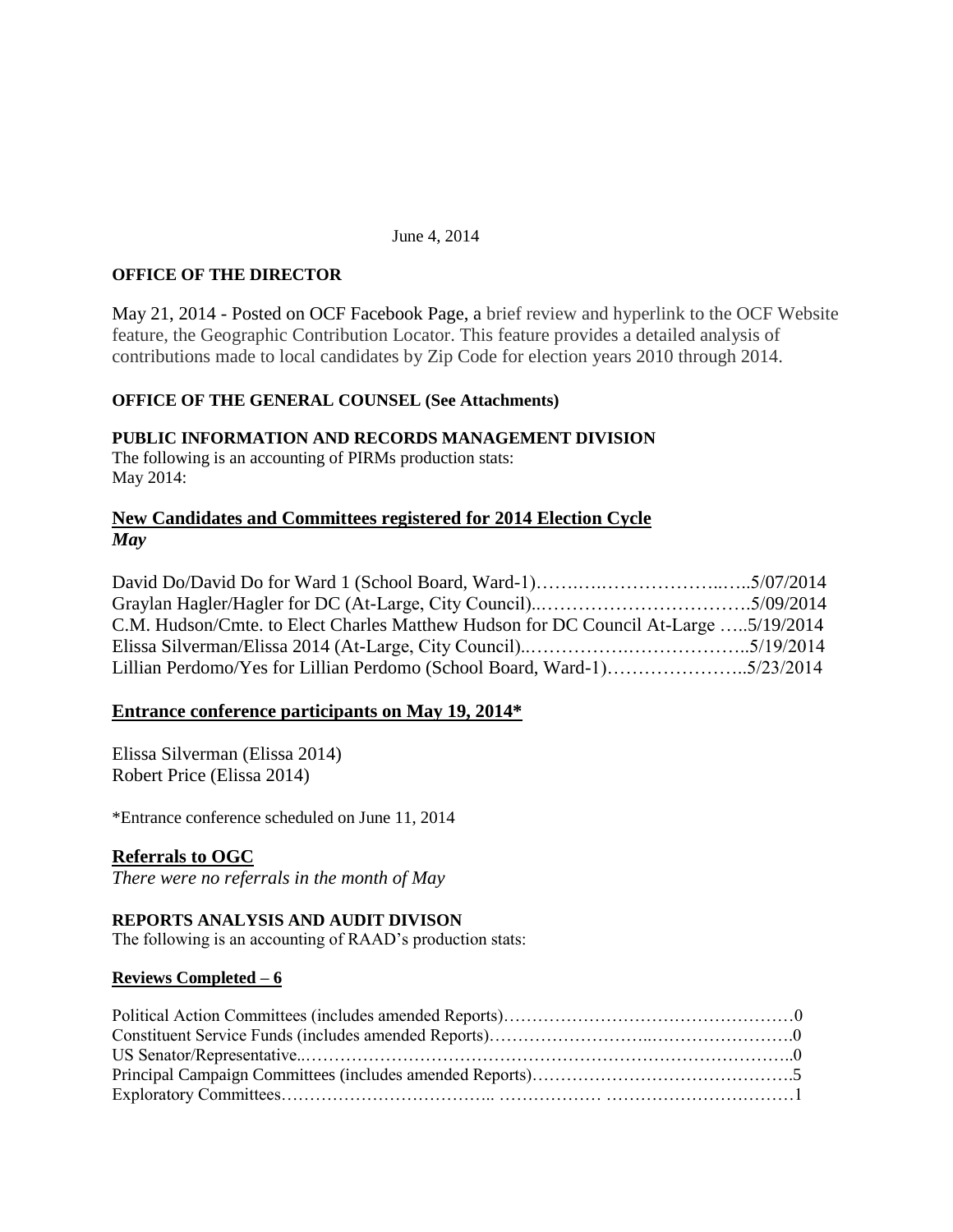| In House Training (Training of Audit staff - DC Official Code and 3DCMR)2 |  |
|---------------------------------------------------------------------------|--|

## **Ongoing Audits:**

## **Full Field Audits**

**-** Gray for Mayor

## **Periodic Random Audits- Continuing Political Committees**

None

## **Periodic Random Audits - Candidates Registered for the Upcoming Election (2014)**

- **-** Bowser for Mayor
- **-** Wells for Mayor
- **-** Evans for Mayor

# **Periodic Random Audits - Constituent Service Programs – April 1, 2014 Filings**

- **-** Vincent Orange CSF
- **-** Ward 8 CSF
- **-** Councilmember Bowser CSF

## **Audit Reports Issued:**

- **-** Caribbean-American PAC May 5, 2014
- **-** DC Freedom PAC May 5, 2014
- **-** Reta Jo Lewis for Mayor issued May 5, 2014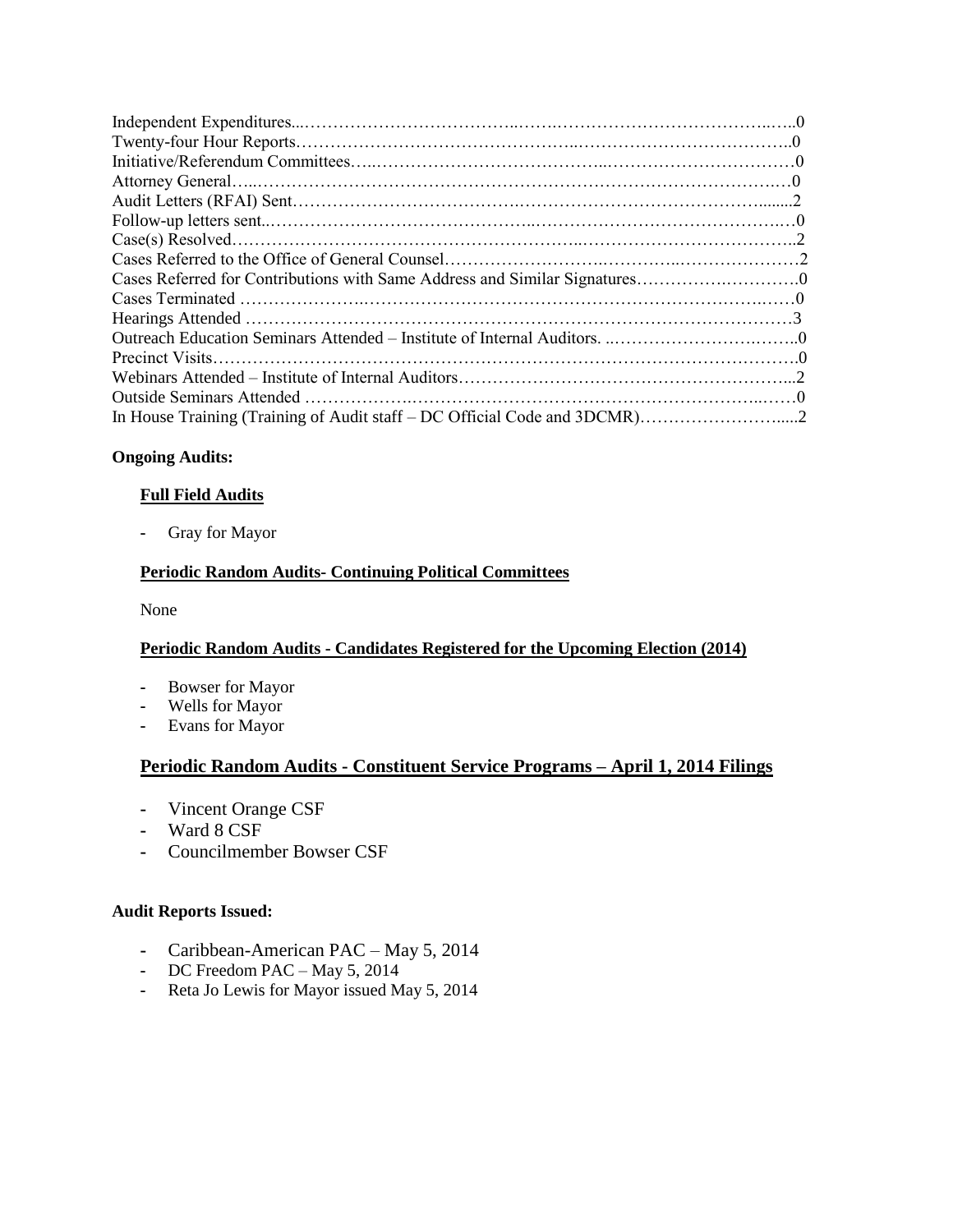# 2014 MONTHLY IN-TAKE/OUTPUT REPORT

### OFFICE OF GENERAL COUNSEL

|                          | January | February | March | April | May                     | June |  |
|--------------------------|---------|----------|-------|-------|-------------------------|------|--|
| <b>Opinion Request</b>   |         |          |       |       | $\boldsymbol{0}$        |      |  |
| Received                 |         |          |       |       |                         |      |  |
| <b>Opinion Request</b>   |         |          |       |       | $\pmb{0}$               |      |  |
| Completed                |         |          |       |       |                         |      |  |
| Complaints               |         |          |       |       | $\pmb{0}$               |      |  |
| Received                 |         |          |       |       |                         |      |  |
| <b>Internal Queries</b>  |         |          |       |       | $\boldsymbol{0}$        |      |  |
|                          |         |          |       |       |                         |      |  |
| Preliminary              |         |          |       |       | $\pmb{0}$               |      |  |
| Investigations           |         |          |       |       |                         |      |  |
| Initiated                |         |          |       |       |                         |      |  |
| Preliminary              |         |          |       |       | $\pmb{0}$               |      |  |
| Investigations           |         |          |       |       |                         |      |  |
| Orders Issued            |         |          |       |       |                         |      |  |
| Full Investigations      |         |          |       |       | $\boldsymbol{0}$        |      |  |
| Initiated                |         |          |       |       |                         |      |  |
| Full Investigations      |         |          |       |       | $\pmb{0}$               |      |  |
| Orders Issued            |         |          |       |       |                         |      |  |
| <b>Informal Hearings</b> |         |          |       |       | $\overline{2}$          |      |  |
| Referred                 |         |          |       |       |                         |      |  |
| <b>Informal Hearings</b> |         |          |       |       | $\overline{\mathbf{4}}$ |      |  |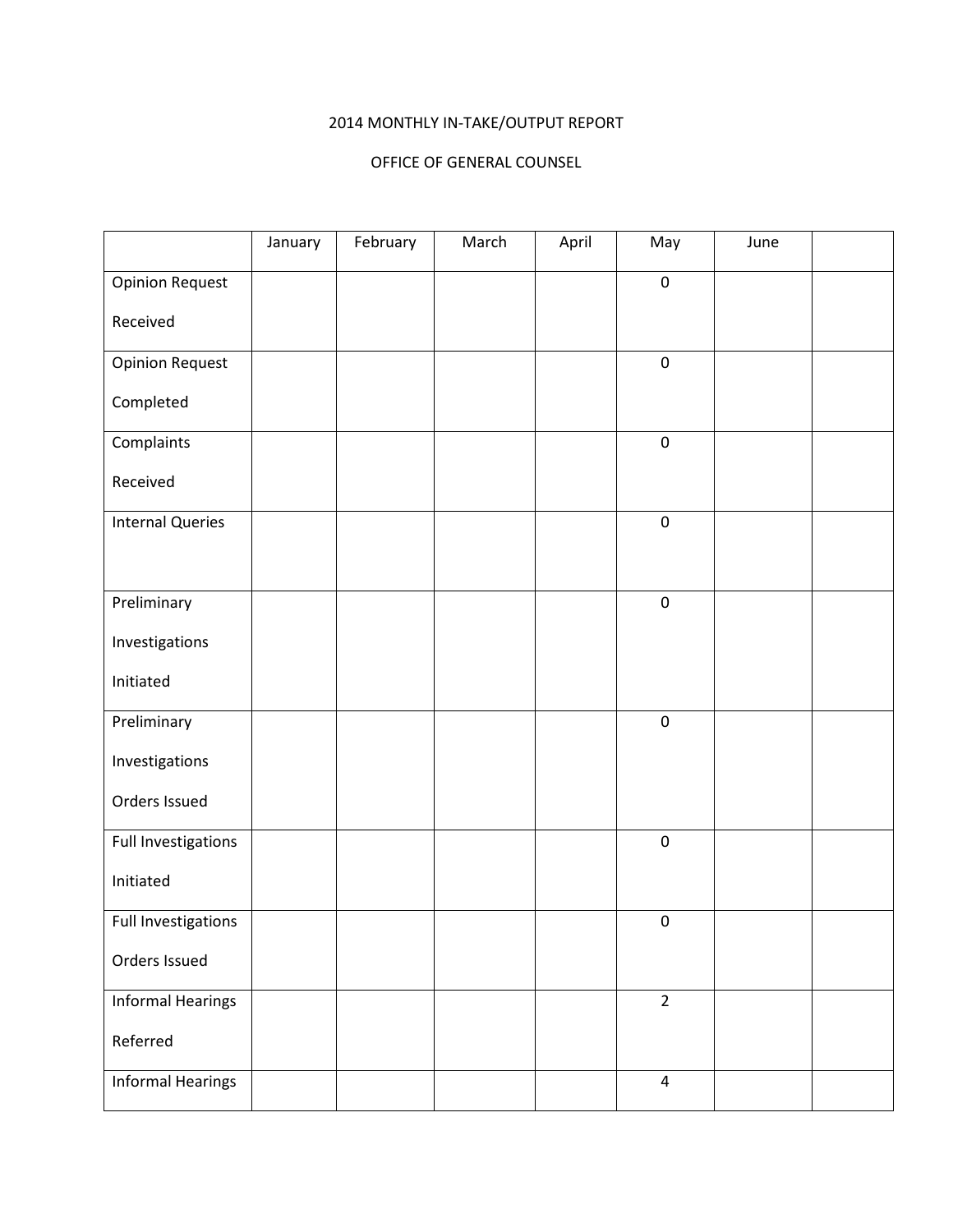| Completed                |  |  |              |  |
|--------------------------|--|--|--------------|--|
| <b>Informal Hearings</b> |  |  | $14*$        |  |
| Orders Issued            |  |  |              |  |
| Petitions for            |  |  | $\mathbf{0}$ |  |
| Enforcement              |  |  |              |  |
| Referrals to BOE         |  |  |              |  |

\*This figure represents 3 Failure to Timely File orders in which no fines were imposed, 8 Failure to timely File orders in which \$10,050.00 in fines were imposed, 3 RFAI orders in which no fines were imposed.

Board Statistics for May, 2014

Board Meeting June 4, 2014

# 1. Actual Matters referred

| <b>PCC</b>                  |   |
|-----------------------------|---|
| PAC's                       | 0 |
| ANC's                       | 0 |
| <b>Constituent Services</b> | O |
|                             |   |

| Statehood Fund |  |
|----------------|--|
|                |  |

## **RAAD**

| PCC                         |  |
|-----------------------------|--|
| PAC's                       |  |
| <b>Constituent Services</b> |  |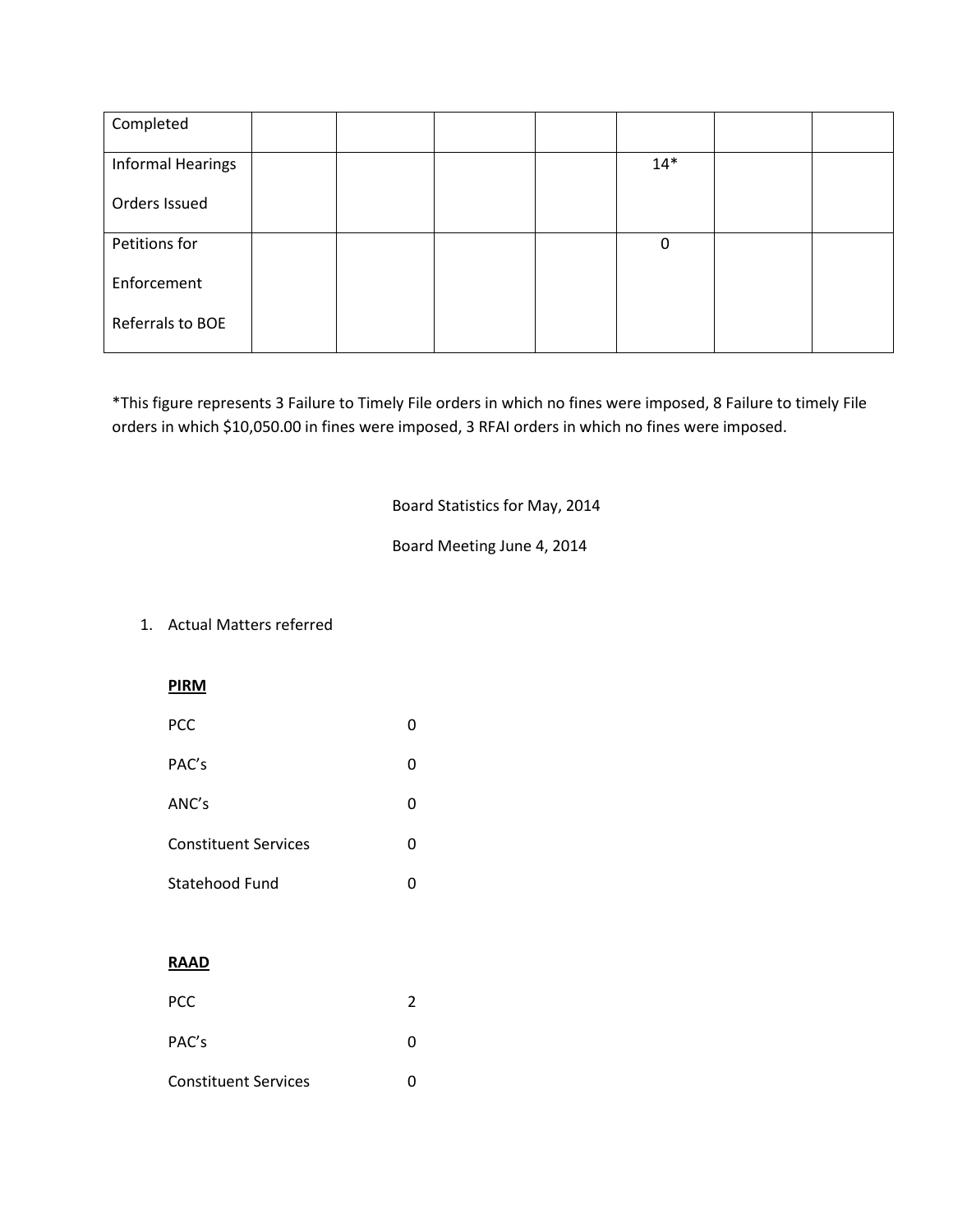|          | Statehood Fund                                                                                     | 0                                                                                                                                                                                                                                                                                                                                                                                                              |
|----------|----------------------------------------------------------------------------------------------------|----------------------------------------------------------------------------------------------------------------------------------------------------------------------------------------------------------------------------------------------------------------------------------------------------------------------------------------------------------------------------------------------------------------|
| 2.       | Notices of Hearings<br><b>First Notices</b>                                                        | 4                                                                                                                                                                                                                                                                                                                                                                                                              |
|          | <b>Second Notices</b>                                                                              | 1                                                                                                                                                                                                                                                                                                                                                                                                              |
| 3.<br>4. | <b>Notices and Orders Vacated</b><br><b>Hearings Conducted</b><br>5. Orders which imposed<br>fines | 0<br>4<br>8                                                                                                                                                                                                                                                                                                                                                                                                    |
|          | 6. Fines imposed                                                                                   | \$10,050.00<br>(1)14C-003 Frank Sewell for Mayor (\$1,200)<br>$(2)14C-029$ Frank Sewell for Mayor $(\$1,950)$<br>(3)14C-015 Christian Carter for Mayor (\$500)<br>(4)14C-018 Nestor for Mayor (\$1,300)<br>(5)14C-019 Frank Sewell for Mayor (\$1,300)<br>(6)14C-024 Martin Sterbal for US Senate (\$1,300)<br>$(7)14C-032$ Nestor for Mayor $(\$1,250)$<br>(8) 14C-033 Martin Sterbal for US Senate (\$1,250) |
|          | 7. Fines collected                                                                                 | $\boldsymbol{0}$                                                                                                                                                                                                                                                                                                                                                                                               |
| 8.       | Investigations completed<br>Orders issued                                                          | 0                                                                                                                                                                                                                                                                                                                                                                                                              |
| 9.       | <b>Petitions for Enforcement</b><br><b>Board Statistics</b>                                        | $\Omega$                                                                                                                                                                                                                                                                                                                                                                                                       |
|          | 10. Outstanding Fines                                                                              | \$47,950.00<br>(1) \$45,00.00 Kwame for Chair                                                                                                                                                                                                                                                                                                                                                                  |

- (2) \$1,700.00 Frank Sewell for Mayor
- (3) \$1,100.00 Nestor for Mayor
- (4) \$150.00 Tim Clark (ANC)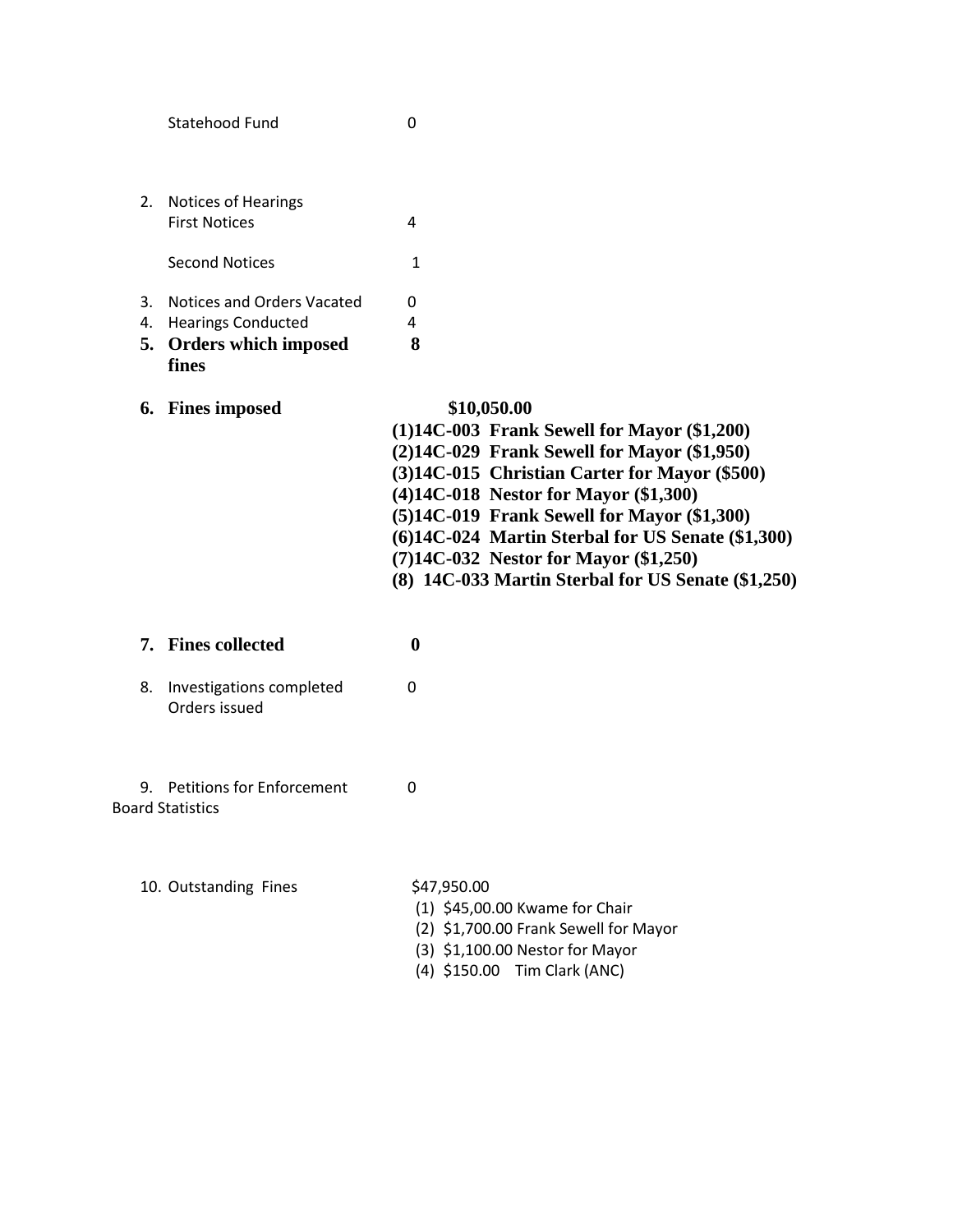## LIST OF OPEN OCF INVESTIGATIONS

### June 4, 2014

| OCF FI 2011-103 |             | Complainant: Internally Generated March 15, 2011                                                     |
|-----------------|-------------|------------------------------------------------------------------------------------------------------|
|                 |             | Respondent: Sulaimon Brown for Mayor                                                                 |
|                 |             | Principal Campaign Committee                                                                         |
|                 | Infraction: | <b>Reporting Violations</b>                                                                          |
|                 | Status:     | Due to current criminal investigations the Sulaimon<br>Brown for Mayor investigation remains ongoing |
|                 |             |                                                                                                      |
| OCF FI 2011-104 |             | Complainant: Internally Generated March 15, 2011                                                     |
|                 |             | Respondent: Gray for Mayor                                                                           |
|                 |             | Principal Campaign Committee                                                                         |
|                 | Infraction: | <b>Reporting Violations</b>                                                                          |
|                 | Status:     | Due to current criminal investigations the Gray for<br>Mayor 2010 investigation remains ongoing      |
| OCF FI 2013-013 |             | Complainant: Internally Generated June 24, 2013                                                      |
|                 |             | Respondent: Lee Calhoun                                                                              |
|                 | Infraction: | Campaign contribution violations                                                                     |
|                 | Status:     | Due to current criminal investigations the Lee Calhoun<br>investigation remains ongoing              |
| OCF FI 2013-014 |             | Complainant: Internally Generated June 24, 2013                                                      |
|                 |             | Respondent: Stanley Straughter                                                                       |
|                 | Infraction: | Campaign contribution violations                                                                     |